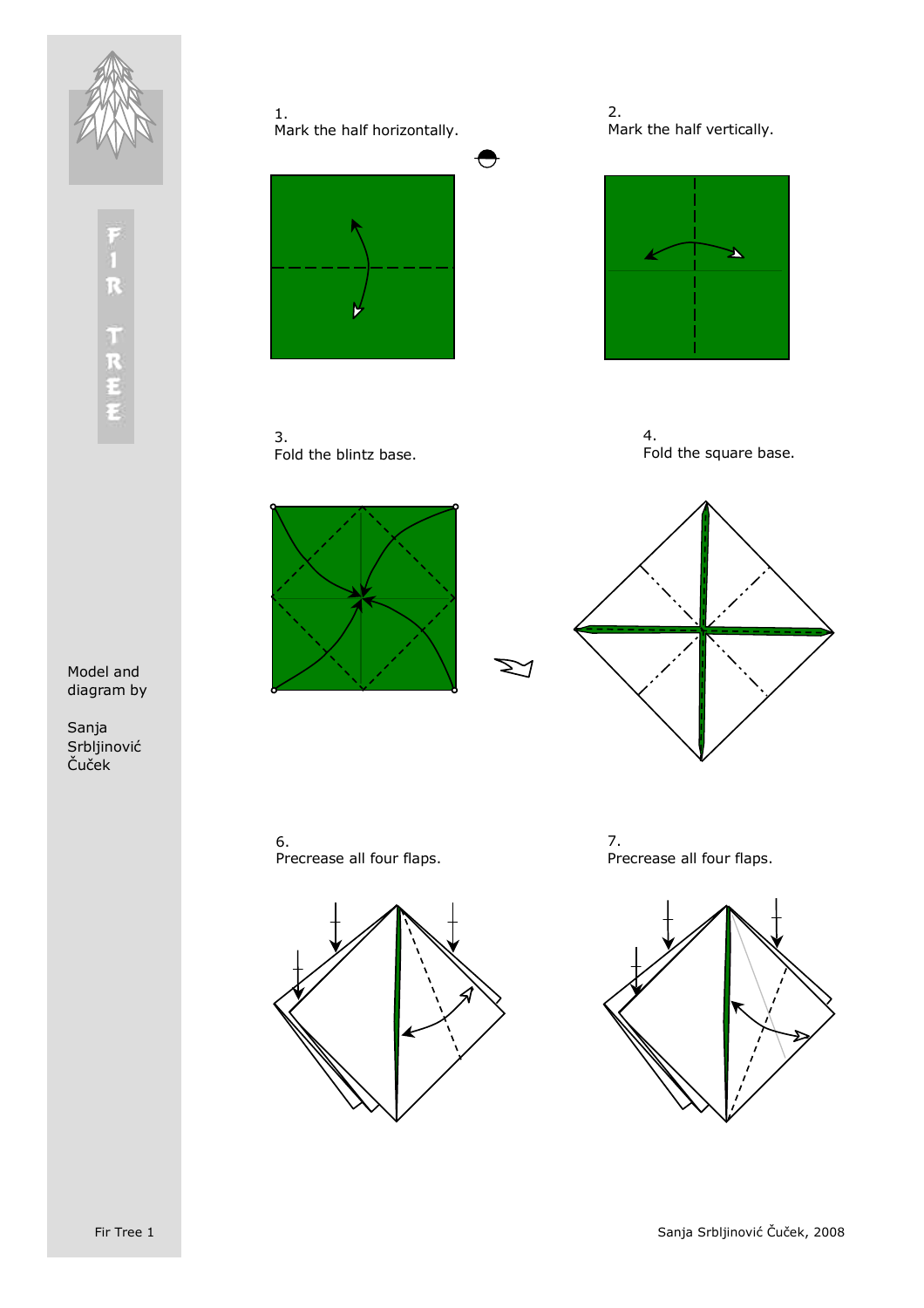



9. Fold the waterbomb base.





A

## 10.

Fold to the right. The point A is brought down to the level with B and C. The model is 3D from this step onwards.



11. Fold double rabbit ear. The point A is brought down to the level with B and C.

C



11.a The double rabbit ear in the process. The points D and E are brought down to the level with A, B and C.

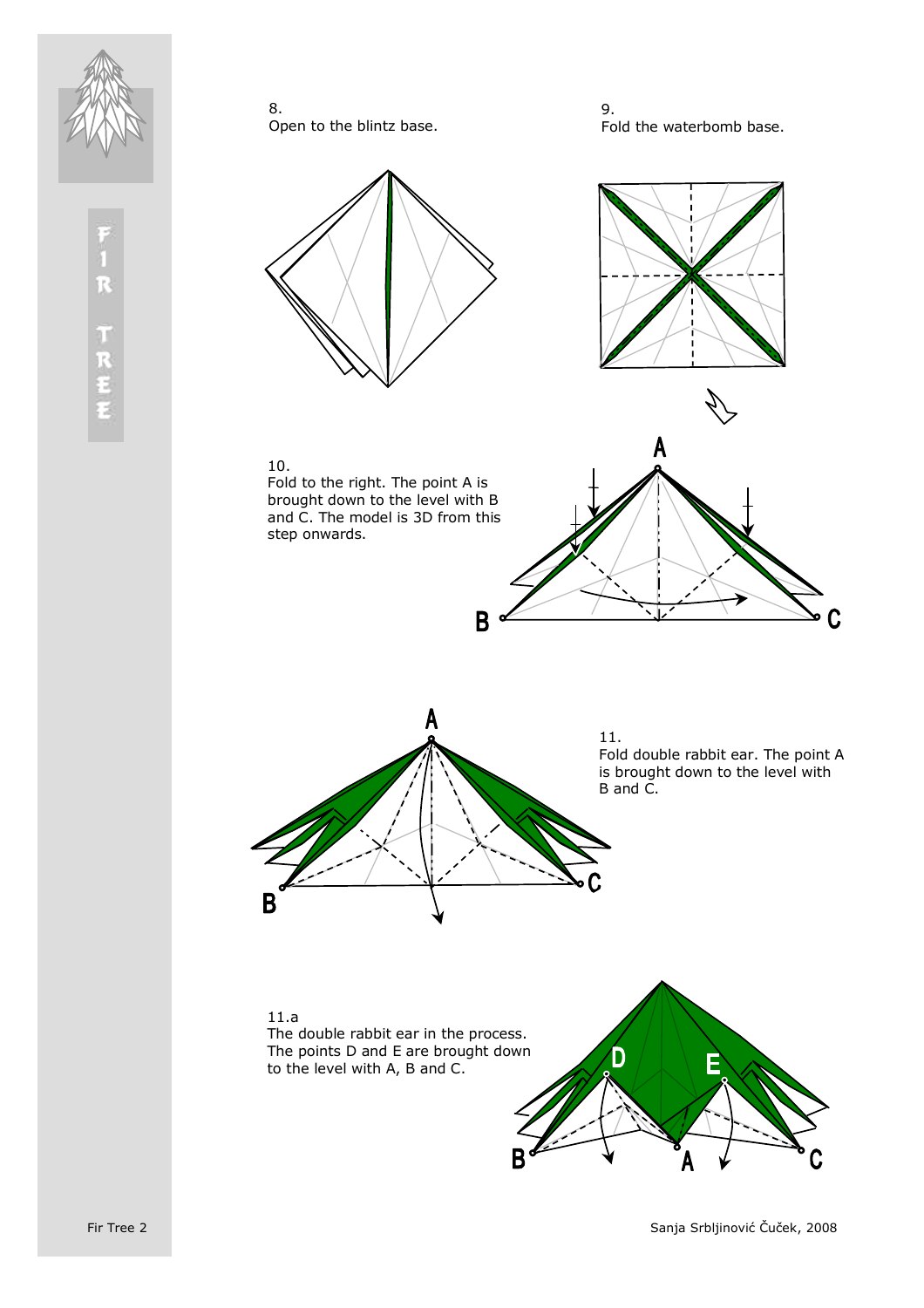



12. Repeat the double rabbit ear on the remaining three flaps.